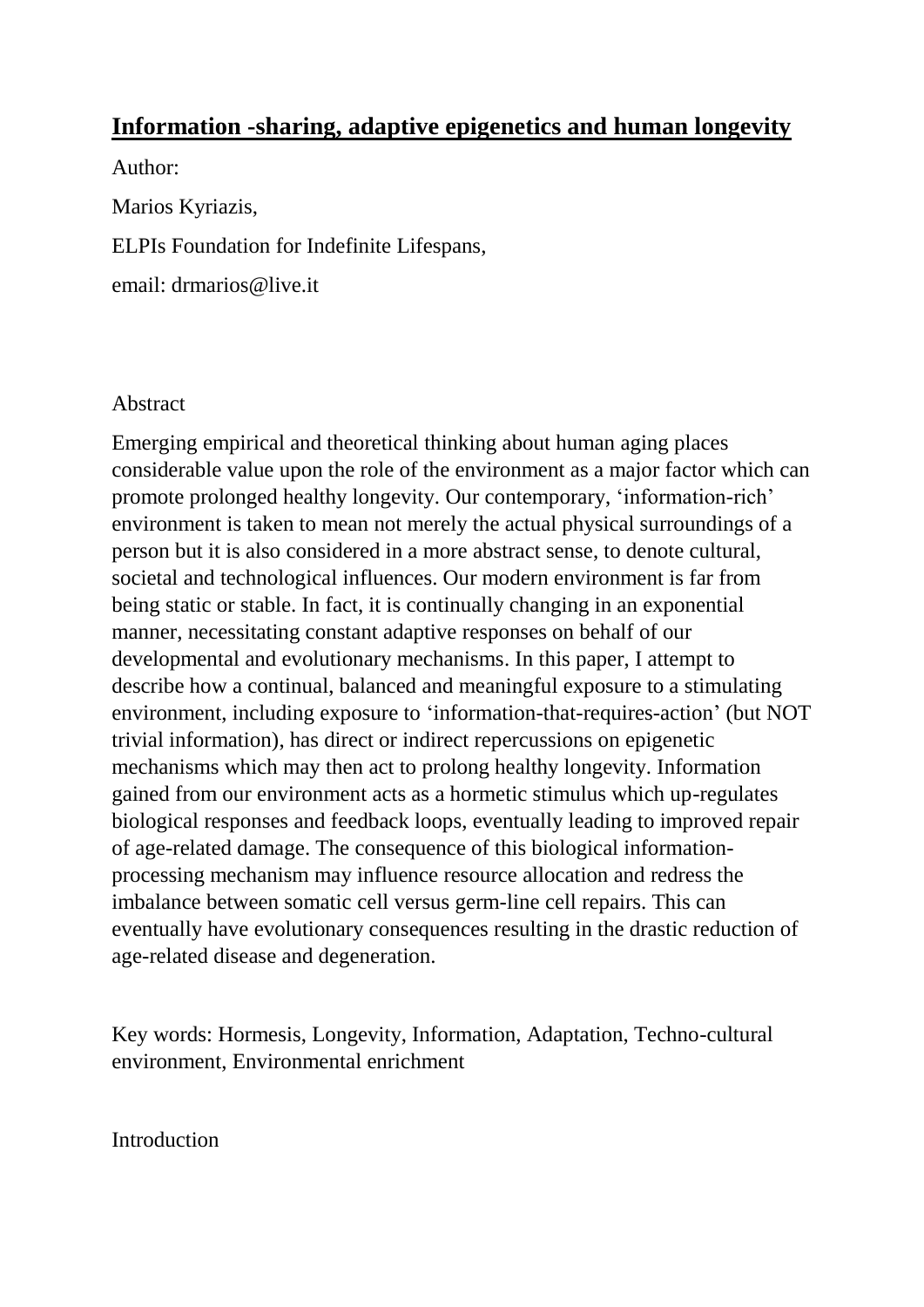Adaptive phenotypic plasticity is an important factor in human evolution. There is considerable evidence suggesting that the environment influences the plasticity of the phenotype [1] and that there exist precise, if hitherto not very well studied, mechanisms, which respond to stimulating changes in the environment, in an attempt to adapt to the stimulus [2]. This adaptation to a stimulus is very relevant in the study of age-related pathology and in the evolution of aging in general. Increasingly, research shows that the environment is crucial in determining prolonged healthy longevity [3]. In human terms, the 'environment' is an abstract notion of an amalgam of physical and virtual surroundings, interactions with modern society, and techno-cultural elements. It is, in other words, a highly 'information-rich' milieu. It is worth noting at this point that I define information as *'a meaningful set of data or patterns which influence the formation or transformation of other data or patterns, in order to reduce uncertainty and help achieve a goal'* [4] (FIGURE 1).



**Figure 1**. Information (plus organisation) increases complexity and this increases functionality. This improves fitness and thus survival. Any increase in internal fitness requires the formation of new links and the strengthening of the interconnectedness between its nodes i.e. increased complexity, thus increased fitness and increased survival.

However, as our environment is constantly changing, (and recently, changing at an ever-accelerating manner [5]) we need to quickly adapt to these changes in order to be able to survive. This may depend on artificial selection (through technology and, for example, exposure to meaningful information) rather the slower Darwinian natural selection processes [6]. Epigenetic factors mediate between the genome and the environment, and play an important role in this respect, allowing for rapid changes in protein expression which may be applied almost immediately when needed.

There is an increasing body of research which highlights the role of epigenetic changes in age-related degeneration [7]. Epigenetic changes such as chromatin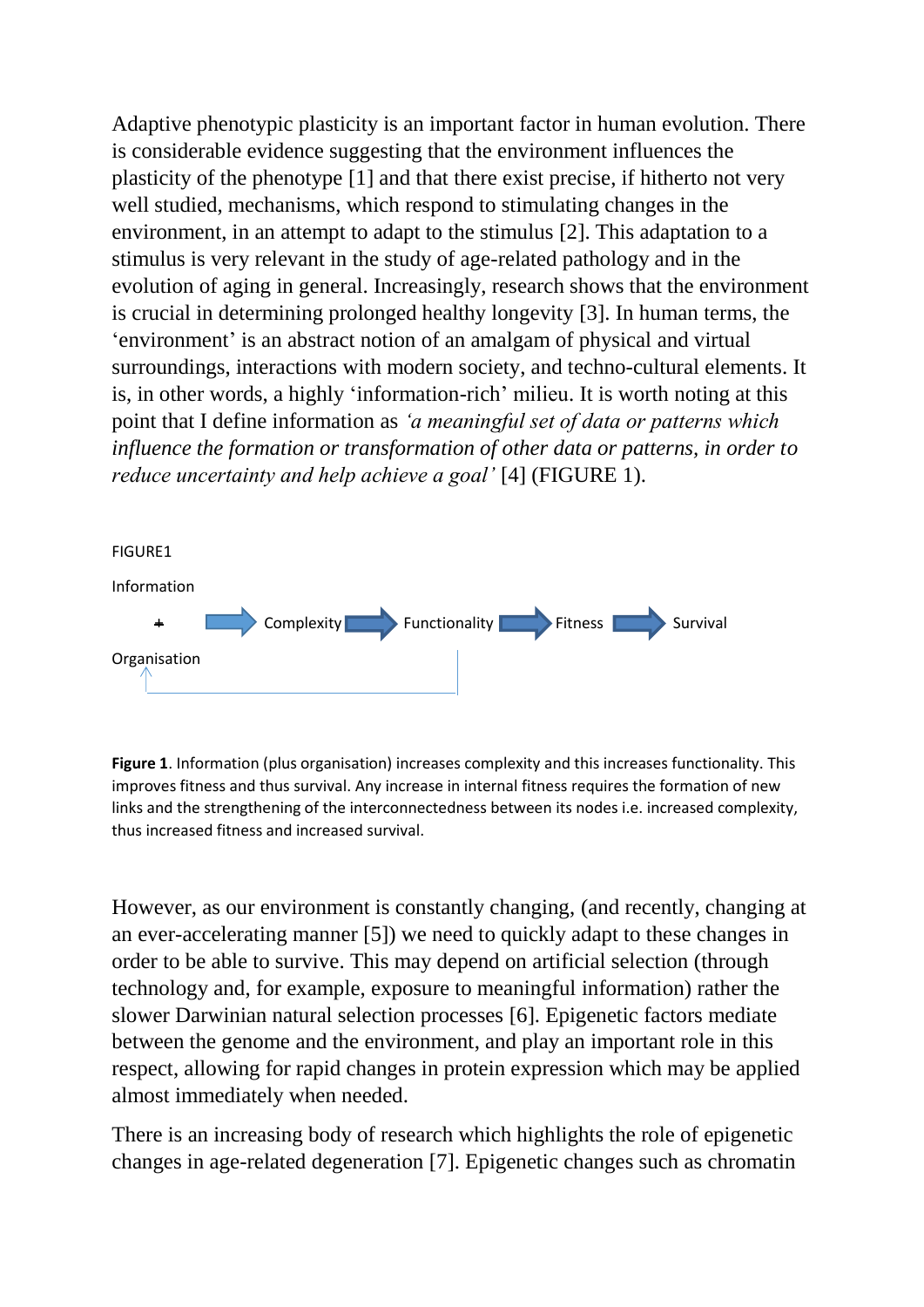remodelling and DNA methylation can modify the phenotype and play a modulating role in senescence and age-disease. One of the reasons for this, is based on the fact that epigenetic processes can regulate mechanisms necessary for development [8]. The process of aging has been explained by several authors as a continual and excessive operation of basic developmental, which eventually lead to time-related malfunction [9, 10], therefore a corrective regulation of this defective process could lead to the control of at least some aging mechanisms. In addition, it is known that there could be 'molecular breaks' which restrict the plasticity of adult cells, in particular neurons [11]. The use of epigenetic interventions may lead to stabilisation and delayed expression of these break factors and thus allow for easier and quick plasticity of the cell. The fact that several of these factors are found in the extracellular space makes it more likely that epigenetic control would be more effective compared to genetic intracellular mechanisms.

### Hormesis and stress

Several environmental factors are closely linked to the epigenetic regulation of gene expression. This epigenetic regulation may lead to adaptive changes, which increase the likelihood of successful survival within a particular niche. The epigenetic changes can be predictable, can occur both during early and late developmental stages, and can result in improvement of the functional ability of the organism [12]. It has been shown that environmental stress induces epigenetic changes and results in an adaptive response to the stress in question [13]. The question arises: "what is stress?" In this context stress is taken to mean *exposure to a stimulus which disrupts homeostasis and necessitates a reaction in order for the organism to adapt to this stimulus*.

Stress (or more colloquially 'positive stress') can be of hormetic origin i.e. a dose-response phenomenon (with low-dose stimulation and high-dose inhibition) [14-17]. Hormesis is considered as a process of continual novelty, which affects basic biological parameters [18]. Vaiserman [19] considers that a mild stress-induced hormetic response involves mechanisms similar to the mechanisms that underlie developmental epigenetic adaptations, with resulting life-span prolonging properties. Examples of positive hormetic stress include calorie restriction, physical exercise, and certain chemical compounds including free radicals and mild toxins. In addition, there could be other types of hormetic stimulation such as cultural, societal and psychological factors, all of which interact at multiple levels. It can be argued that hormetic stress, as the type encountered in our everyday highly technological, intensely information-sharing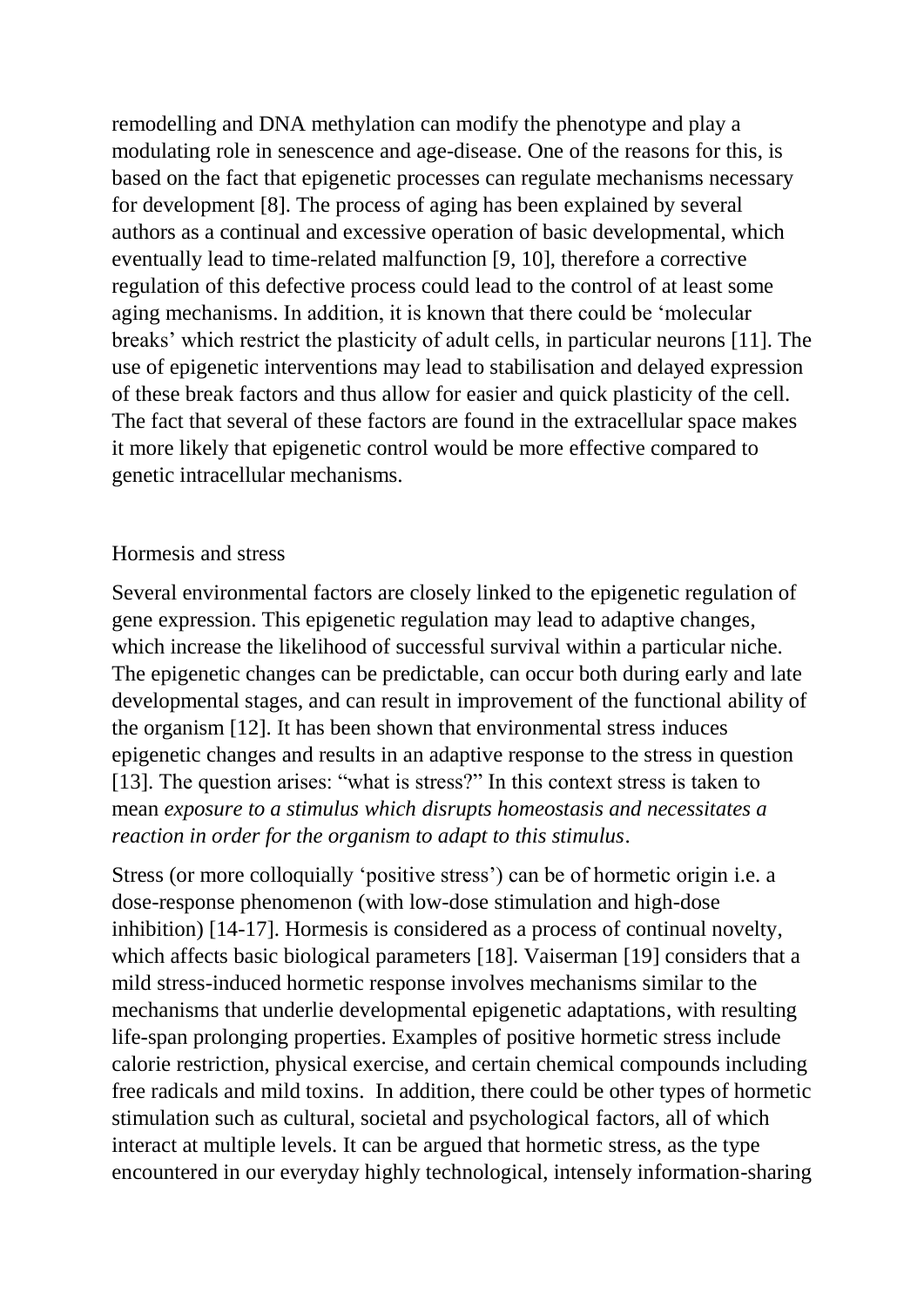environment, may cause direct epigenetic changes, which facilitate our adaptation to this environment. But, by scrutinising these epigenetic changes more closely, one may find that there are similarities with some of the mechanisms that repair age-related damage. This may be due to rapid upregulation of genes responsible for adaptive response, which can have an effect on healthy life extension [20]. It has to be highlighted however that excessive stress is a well-known determinant for disease.

Although epigenetic adaptations to a changing environment can occur during early stages of development, it is also possible to experience epigenetic plasticity in later life stages [21]. This is a promising fact, which supports the view that hormetic stressors can up-regulate healthy longevity mechanisms even if applied later in life. Although the search for an ideal type of mild positive (hormetic) stress still continues, it makes sense to consider stimuli which are directly relevant to our current technological and information-rich environment; stresses that must lead to adaptation. For instance, exposure to a relentless information-sharing environment, such as meaningful online hyperconnectedness, which acts as a kind of hormetic stimulus would lead to an adaptive response which may up-regulate several health parameters [22] as discussed below. Once again it must be emphasized that the issue here concerns meaningful stimulation containing information that requires action, and not trivial or meaningless information.

### Resource allocation

How can an information-rich environment affect biological parameters and lead to a reduced rate of senescence? It has been suggested that although efficient repair mechanisms are present in somatic cells these are traded-off in germ-line cells against optimal and successful survival (of the species). Heininger [23] quotes:

*Evolution through natural selection can be described as driven by a perpetual conflict of individuals competing for limited resources. Somatic death is a germ cell-triggered event* (emphasis mine*) and has been established as evolutionary-fixed default state following asymmetric reproduction in a world of finite resources. Aging, on the other hand, is the stress resistance-dependent phenotype of the somatic resilience that counteracts the germ cell-inflicted death pathway. Thus, aging is a survival response and, in contrast to current beliefs, is antagonistically linked to death that is not imposed by group selection but enforced upon*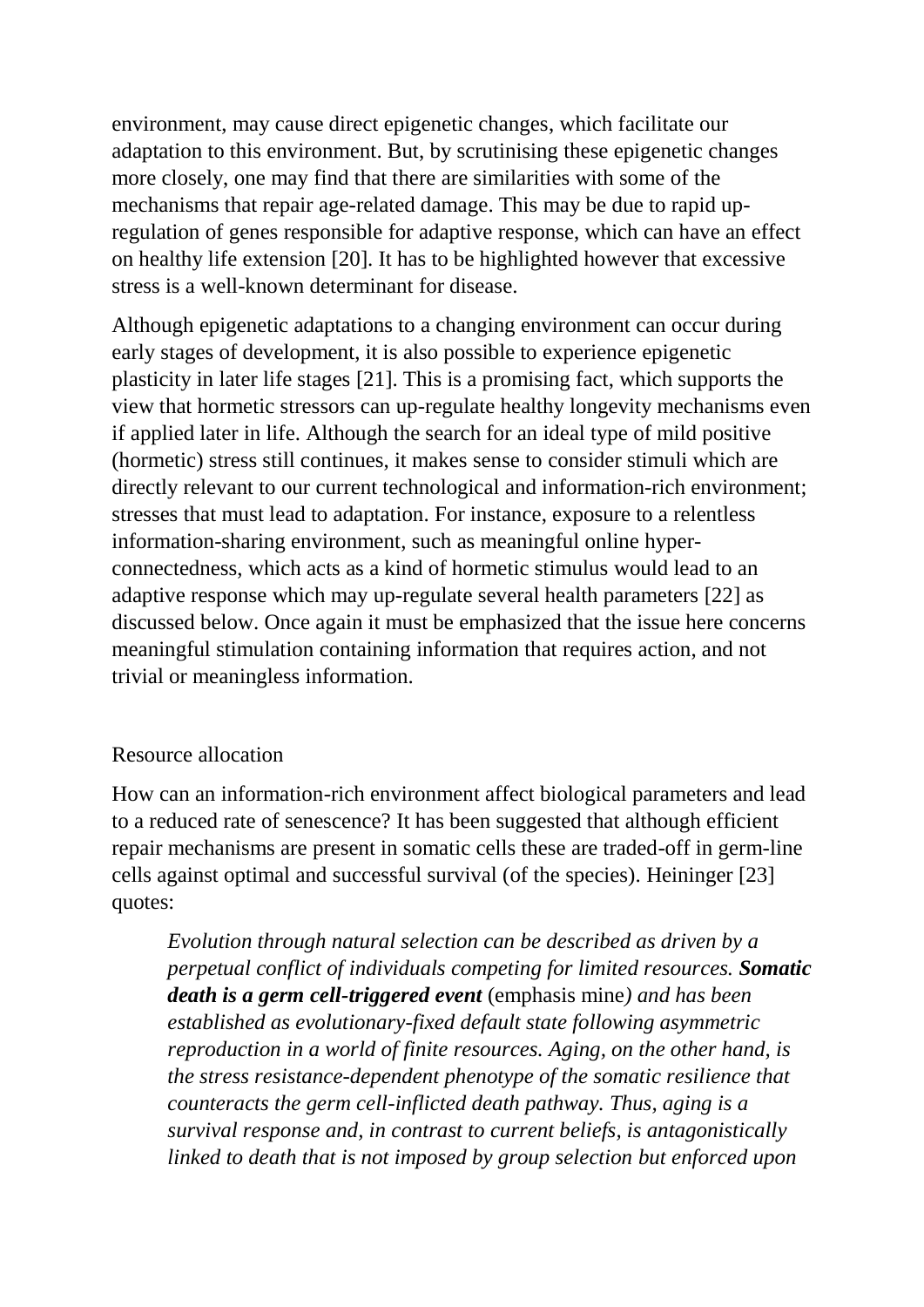*the soma by the selfish genes of the "enemy within" (*i.e. the germ-line cells, comment mine*). Environmental conditions shape the trade-off solutions as compromise between the conflicting germ–soma interests. Mechanistically, the neuroendocrine system, particularly those components that control energy balance, reproduction and stress responses, orchestrate these events.* 

Therefore, the concept of aging can be viewed, at least partly, as a conflict between germ-line cells and somatic cells, whereby immortalisation factors are preferentially diverted towards germ-line cells, in order to assure the survival of the species, instead of being used by the somatic cells [24]. This results in a continual effective repair of the germ cells, which exhibit robust antisenescence traits, at the expense of the somatic cells which eventually become overwhelmed by damage. This maintenance gap is a matter of both *resources required* and *resources allocated*, that is to say that if resources are constantly required, these will be allocated in order to assure long term survival, despite the short-term evolutionary cost [25]. The main existing evolutionary reason for this is the need to assure the survival of the species, which can currently be achieved much more energy-efficiently through immortalisation of germ line cells.

I have suggested that it may be possible to re-balance the germ-soma conflict using continual exposure to insightful information, a mechanism which depends on epigenetic modification and is in accordance with basic evolutionary requirements [26]. This is a typical example of how environmental effects (i.e. hyper-connection and a continual exposure to digital technology for example) can have a direct impact upon age-regulating mechanisms via epigenetic instead of genetic changes. It is possible to examine further the role of epigenetic mechanisms in relation to the shifting of resources from germ-line to somatic repairs. For instance, it is known that there exist non-autonomous contributions of somatic cells to germ line cells, leading to germ-line immortalisation [27]. These contributions aid germ-line survival and immortalisation. Such strategies may also be present in somatic cells, but are significantly down-regulated [28]. The aim here is to examine how this rejuvenation process can be driven to operate in somatic cells [29]. It is important to highlight that certain mechanisms of germ line rejuvenation could be dependent upon epigenetic modifications and factors that regulate transcription [30]. Thus it is also plausible that epigenetic co-ordination may have certain rejuvenating effects upon somatic cells although, clearly, more research is needed in this area. It is also worth remembering that not all epigenetic regulation may lead to positive results. For example, increasing methylation may down-regulate a deleterious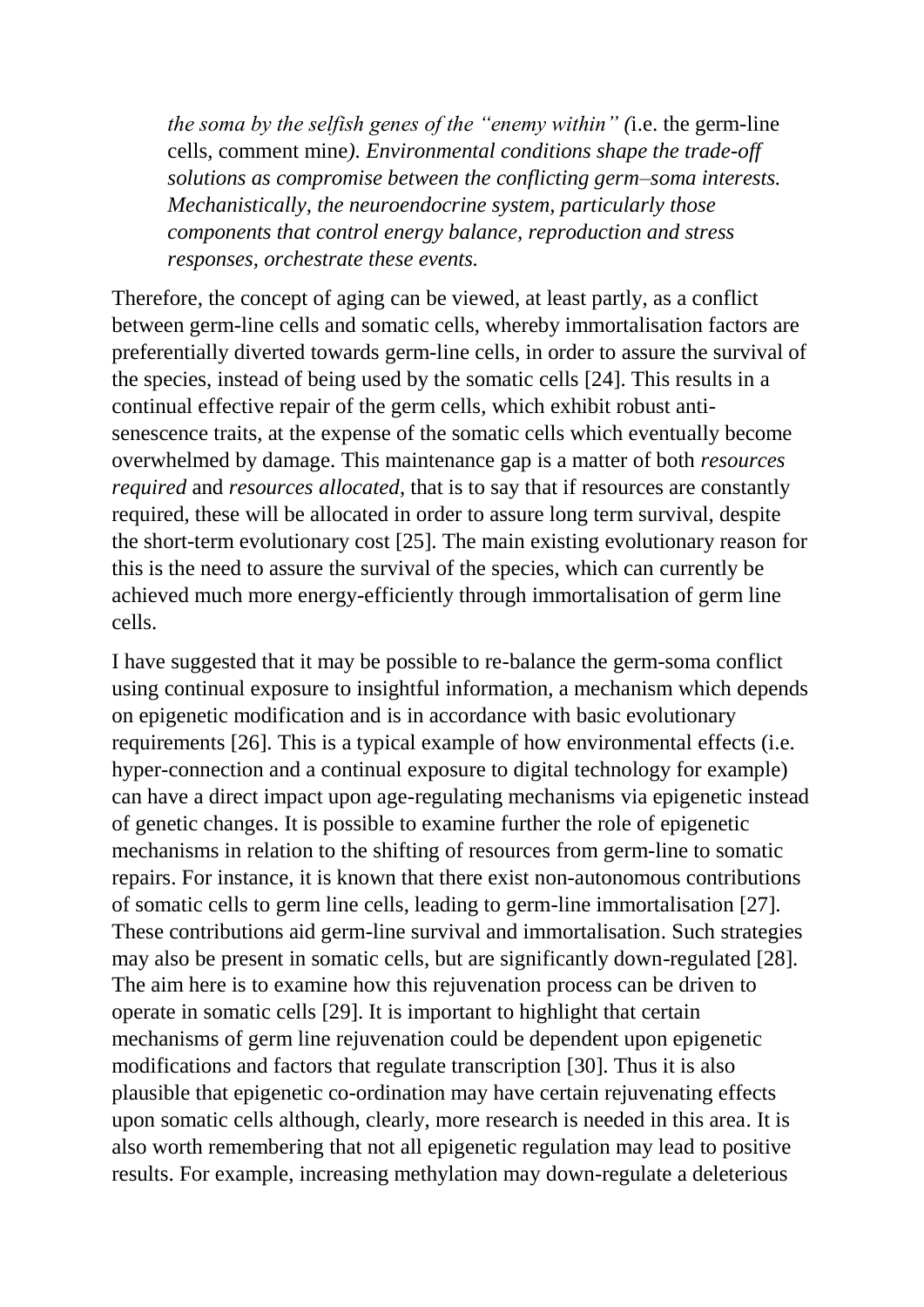signalling pathway but it may also down- regulate tumour suppressor genes increasing the risk of cancer [31, 32]. This also needs further research.

This conflict for survival between somatic and germ-line cells can be conceivably reversed if the survival of somatic cells becomes a priority over the survival of germ-line cells. The mechanism for this is likely to involve hormetic epigenetic influences of the environment upon the soma. The effectiveness of this process may be time-dependent, i.e. may depend on how early in life the organism is subjected to the 'stressor'. Some evidence exists that if hormetic, epigenetic stressors are applied early in life, these will have a more pronounced and lasting effect [33].

Flatt et al. [34] have shown that changes in the environment have a direct effect upon the regulation of somatic maintenance and they suggest that the same genotype can express either of two alternative phenotypes, depending on the particular environment. The example supports in principle the suggestion that suitable manipulation of the environment (via exposure to relevant digital information, for example) can have effects on the human epigenome and modulate aging. Calvanese et al. [35] suggest that the role of epigenetic modifications during aging is defined by the need for these specific epigenetic changes to exist, and, that these changes must be functionally associated with the aged phenotype.

The impact of information upon the cell

As mentioned above, information is meaningful sets of data which influence the formation or transformation of other data in order to reduce uncertainty (and thus entropy) and achieve a goal. In the practical sense, I assume that Shannon's information entropy [36] is similar to thermodynamical entropy, and the discussion is based upon this general model [37]*.*

Most authorities agree that Environmental Enrichment (EE) (i.e. a stimulating and changing 'information-rich' environment) and hormesis have an effect on several parameters, such as an up-regulation of Brain Derived Neurotrophic Factor. In this particular case, it was also shown that an enriched (informationrich) environment early in life results in highly up-regulated histone acetylation at the BDNF gene at adulthood, which happens quite fast after a stimulating exposure [38]. With regards to BDNF, it is also known that its concentration is raised by exercise [39]. This has direct relevance here, and I quote from my own paper [26]: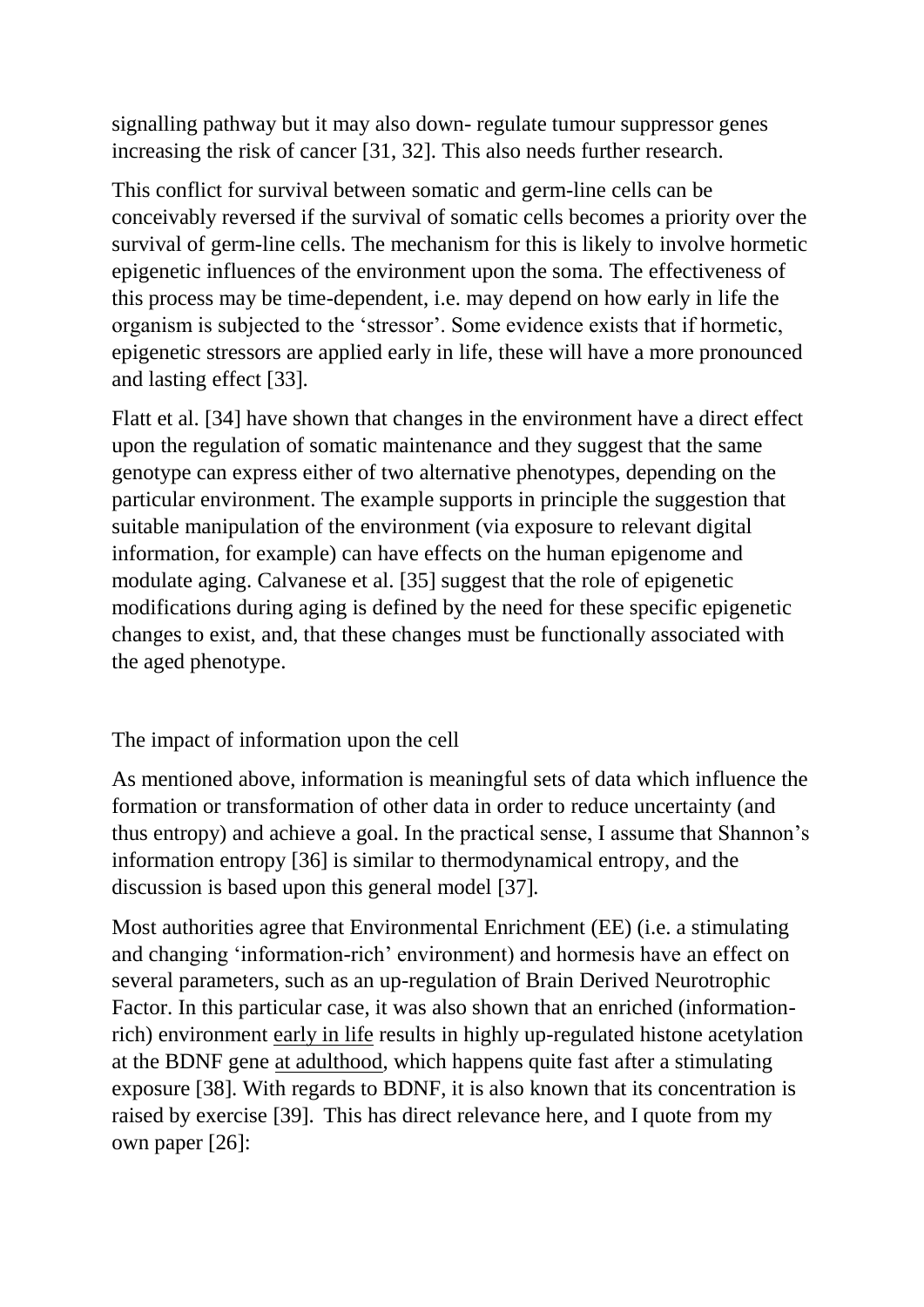*The suggestion that a sustained exposure to actionable information forcibly induces a change in basic hitherto stable evolutionary processes is not an entirely speculative one. It has been proposed that increased aerobic activity (thus in this case physical, instead of cognitive, effort) had a direct evolutionary impact on the human brain* [40]*. The increased and sustained aerobic activity of hunter-gatherers resulted in the upregulation of peripheral BDNF and increased its concentration to such a degree that it eventually crossed the blood-brain barrier and directly influenced the function and survival of the neurons. The plasma concentrations of other factors that are normally found in the periphery (i.e. not in the brain) such as insulin-like growth factor 1 (IGF-1) and vascular endothelial growth factor (VEGF) all of which increase during physical activity, were elevated by the sustained physical effort and, having crossed the blood-brain barrier, reached the brain resulting in improved neurogenesis. Thus, it is hypothesized that other sustained activities, in this case cognitive stimulation, may have physical effects which cause a transition from one evolutionary stage to another.*

It is known that several epigenetic mechanisms, including methylation of DNA and chromatin remodelling mediate gene regulation in neurons and thus have an important effect in regulating the development of the nervous system. These epigenetic modelling effects shape neural structure and function, and depend upon external environmental clues. Epigenetic gene regulation is important in regulating synaptic plasticity, neural behaviour and high order cognitive functions such as memory, learning and problem-solving abilities [41].

In order to gain better insights into how information may affect epigenetic regulation, it is useful to explore in some detail the process of information manipulation by the cell. In this case, a relevant example to consider is visual information. When new information is captured by retinal cells there is photonic recycling on the cell surface [42]. Ligand-receptor associations alter the conformation of the extracellular portion of intramembranous proteins and this change is transmitted to the cytoplasm by the trans-membranous helical segments by non-linear vibrations of proteins [42]. In addition, photon-photon interactions induce molecular vibrations responsible for bio-amplification of weak signals described by:

 $mc^2 = BvLa$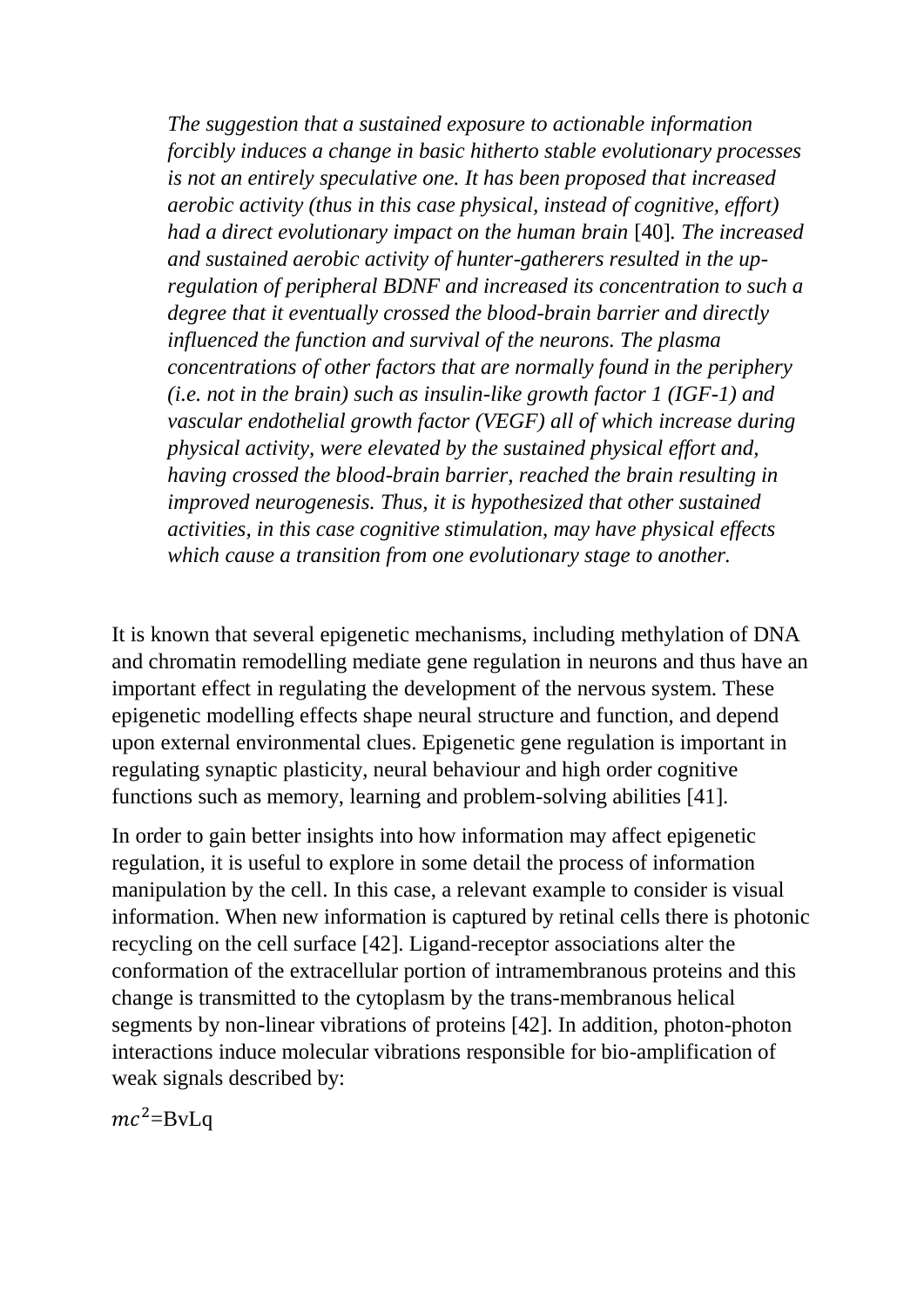where  $m$  is the mass of the molecule,  $c$  is the velocity of the electromagnetic field, B is the magnetic flux density, v is the velocity of the carrier in which the particle exists, L is its dimension, and q is a unit charge.

When the signal is transmitted to the appropriate neuronal areas (in his case in the occipital cortex) it effects a neuronal response in terms of mainly epigenetic modulation such as DNA acetylation. The steps leading from the acquisition to the assimilation of the information require energy, and this energy needs to be diverted away from other processes in order to be made available to the information-manipulation process. These adaptation mechanisms depend partly on genetic function but mainly on epigenetic factors, which are able to act faster than a genetically-originated reaction, and provide more flexibility for optimising performance. It is known that epigenetically-dependent adaptation to visual stimulation can be very rapid [43]. Thus, the environment, through epigenetic regulation affects brain function, and it follows that if environmental stimulation is of a certain magnitude and quality, this will have direct effects on cognition. Cognition and higher mental functions are essential in our current technological, high information-dependant environment, and those who are able to adapt to these challenges are more likely to survive within this milieu.

Recent research has shed further light in some of the mechanisms of the effects of the environment upon epigenetic regulation. For instance, it is known that genetic elements such as microRNAs (miRNAs) are effective epigenetic regulators of a genomic response to environmental stimuli. Environmental agents such as O3 exposure can disrupt miRNA expression profiles and interfere with inflammation regulation [44]. MicroRNAs contribute to genome plasticity and evolution, and are essential in controlling the expression of genes which may interfere with the aging process. However, further study is needed in this respect, as many effects of miRNA regulation are still unknown [45]. What is known is that the number and function of miRNAs is significantly upregulated in humans compared to other animals such as chimpanzee, macaque, mouse, rat or dog [46]. This may indicate that humans may have developed unique evolutionary genetic elements that can facilitate a better repair of damage, exactly because of the need to adapt quickly to an information-rich technological environment [47], an evolutionary situation that is not relevant in other non-human animals.

Finally, it is worth mentioning that a chronically unpredictable environment (i.e. as our constantly changing society and techno-culture) can induce phenotypic changes in the parents, which can be reflected in the unexposed offspring, suggesting that at least some of the epigenetic changes can be heritable. This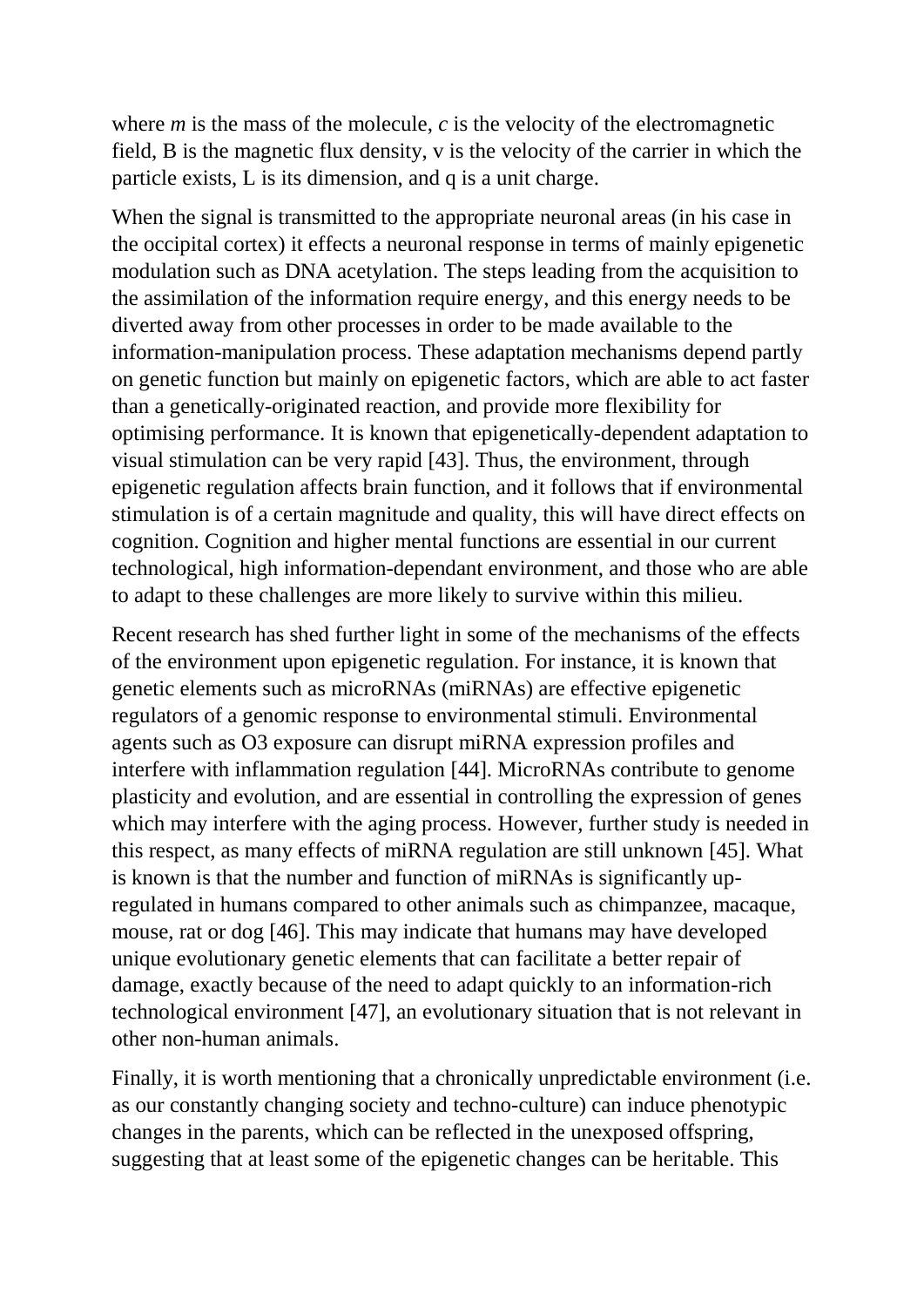adds robustness to the notion suggesting that epigenetic changes are important in evolution, as these are more permanent and can be subjected to evolutionary selection. Also, repeated stress early in life can protect against more sustained stress later in life [48] and social factors can play a role in epigenetic regulation the effects of which not only persist throughout life, but can also be transmitted to the offspring via epigenetic inheritance [49]. In addition, there are specific epigenetic profiles associated with longevity [50] which can be transmitted to the offspring. Gentilini et al. [51] have shown that centenarians have certain specific DNA methylation characteristics (such as those found in nucleodite biosynthesis, and control of signal transmission) which are also found in their offspring, suggesting that these characteristics are heritable.

#### Conclusion

Epigenetic regulation mediates adaptation to the environment, and when this environment is of a specific type (an information-sharing, fast changing technocultural setting) then fast adaptation to this may have an impact upon lifeextending biological processes. This epigenetic regulation, together with genetic and cell-specific factors can influence longevity and have been studied within a non-reductionist, integrative framework of aging [52]. The reductionist view that aging can be manipulated by simple biomedical repairs is unlikely to lead to any appreciable practical results that can be used in order to diminish the impact of age-related degeneration. Instead, a wider approach more likely to succeed would be to study the role of complexity, regulation and adaptation, and harness the function of fundamental processes such as the role of emergence and the 'direction' of human evolution [53]. This world-view has been encapsulated in philosophical reflections which transcend time and place, such as *"Tempora mutantur, nos et mutamur in illis*" ("Times change, and we change with them"). As our environment, society and culture change, so must we, in order to adapt to the change and increase our fitness and chance of survival [54]. One way we can effect a positive change is to increase exposure to meaningful technological information that requires action [55], and exploit the nature of relatively fast epigenetic mechanisms which, bound by evolutionary constraints, must result in suitable beneficial adaptations, and thus extended survival.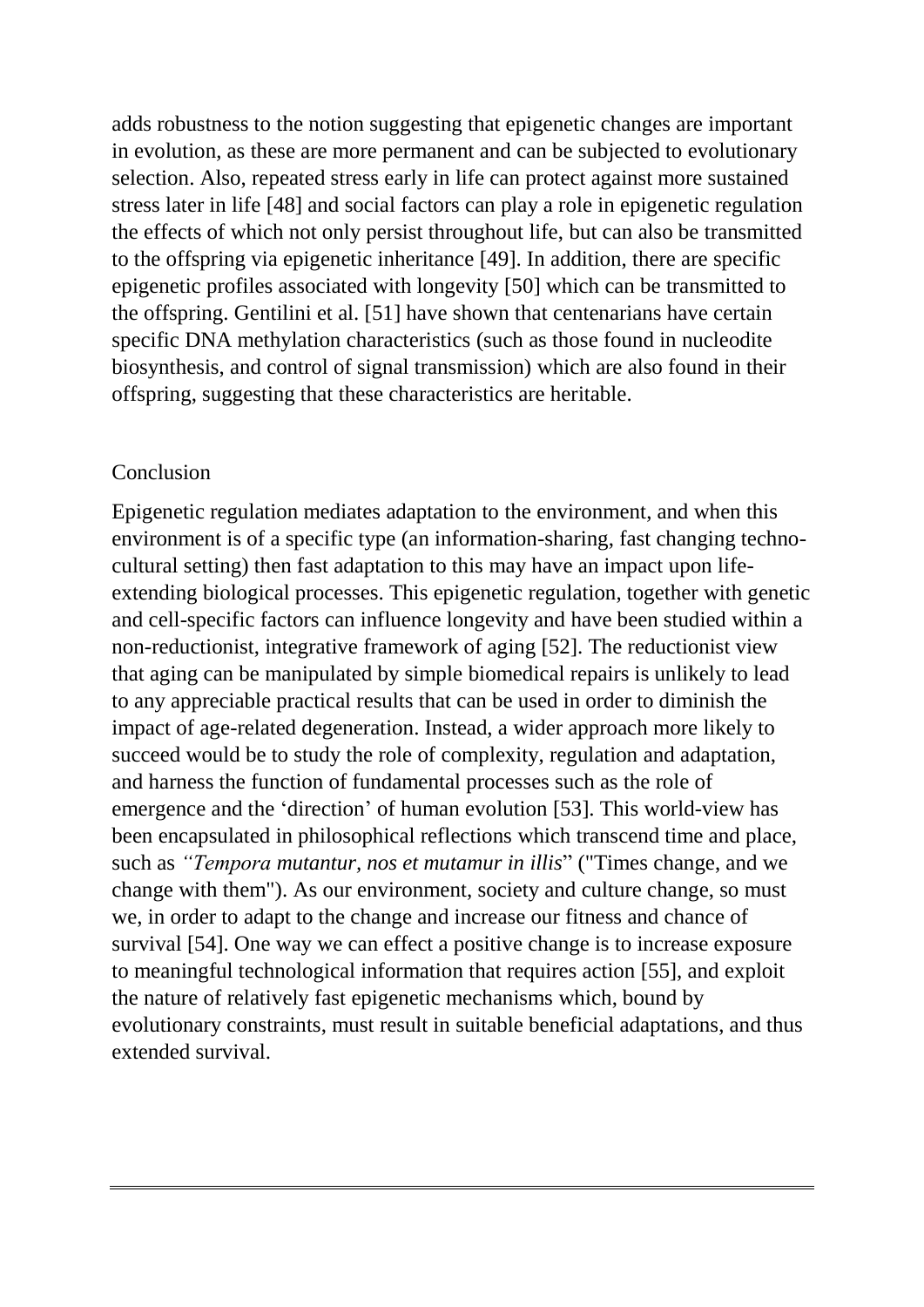The author declare no conflicts of interest in this paper.

## **REFERENCES**

1. Price TD, Qvarnström A, Irwin DE. (2003) The role of phenotypic plasticity in driving genetic evolution. Proceedings of the Royal Society B: Biological Sciences 270 (1523): 1433–40

2. Kelly SA, Panhuis TM, Stoehr AM. (2012) Phenotypic Plasticity: Molecular Mechanisms and Adaptive Significance. Compr Physiol 2:1417-1439

3. Takano T, Nakamura K, Watanabe M. (2002) Urban residential environments and senior citizens' longevity in megacity areas: the importance of walkable green spaces. J Epidemiol Community Health 56(12):913-8

4. Frieden BR, Gatenby RA. (2011) Information Dynamics in Living Systems: Prokaryotes, Eukaryotes, and Cancer PLoS ONE 6(7): e22085

5. Smart, J. (2005) Measuring Innovation in an Accelerating World, Technological Forecasting & Social Change 72(8):988-995

6. Heylighen F. (1994) Fitness as Default: the evolutionary basis for cognitive complexity reduction, in: Cybernetics and Systems 1994, R. Trappl (ed.), World Science, Singapore, p.1595-1602

7. Gravina S, Vijg J. (2010) Epigenetic factors in aging and longevity. Pflugers Arch 459(2):247-58

8. Combes AN, Whitelaw E. (2010) Epigenetic reprogramming: enforcer or enabler of developmental fate? Dev Growth Differ 52(6):483-91

9. Carnes BA. (2011) What is lifespan regulation and why does it exist? Biogerontology 12(4):367-74

10. Walker RF. (2011) Developmental Theory of Aging Revisited: Focus on Causal and Mechanistic Links between Development and Aging. Rejuvenation Res 14:429-436

11. Takesian AE, Hensch TK. (2013) Balancing plasticity/stability across brain development Prog Brain Res 207:3-34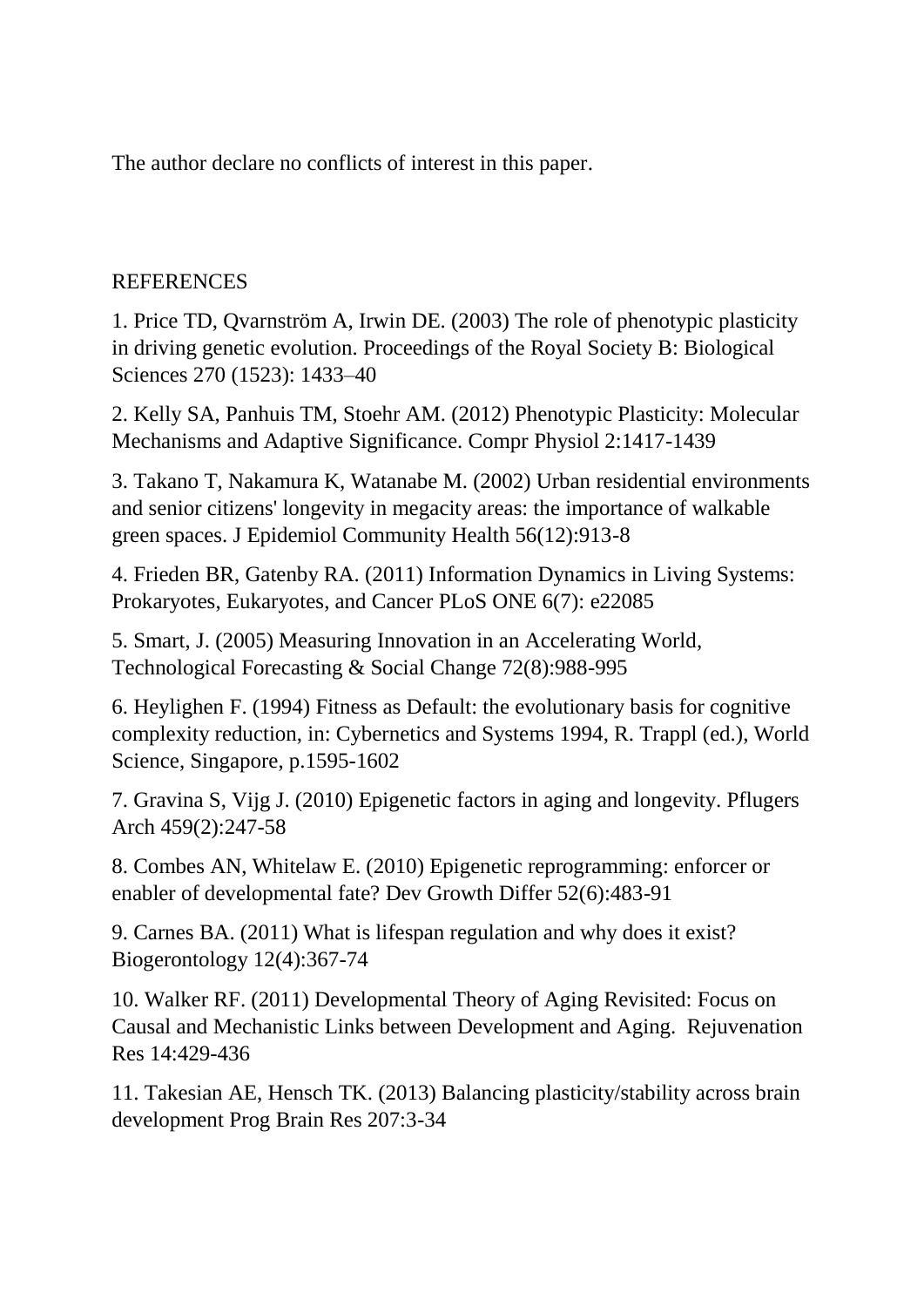12. Vaiserman AM. (2011) Hormesis and epigenetics: Is there a link? Ageing Res Rev 10(4):413-21

13. Jablonka E, Lamb MJ. (1998) Epigenetic inheritance in evolution. J Evol Biol 11(2)159–183

14. Calabrese EJ, Mattson MP. (2011) Hormesis provides a generalized quantitative estimate of biological plasticity. J Cell Commun Signal. 5(1):25-38

15. Rattan SI. (2014) Molecular gerontology: from homeodynamics to hormesis. Curr Pharm Des. 20(18):3036-9

16. Calabrese V, Cornelius C, Dinkova-Kostova AT, Calabrese EJ, Mattson MP. (2010). Cellular stress responses, the hormesis paradigm, and vitagenes: novel targets for therapeutic intervention in neurodegenerative disorders. Antioxid Redox Signal.13(11):1763-811

17. Mattson MP. (2008) Awareness of hormesis will enhance future research in basic and applied neuroscience. Crit Rev Toxicol. 38(7):633-9

18. Agutter, PS. (2008) Elucidating the Mechanism(s) of Hormesis at the Cellular Level: The Universal Cell Response. Am J Pharmacol Toxicol 3(1)100-110

19. Vaiserman AM. (2010). Hormesis, Adaptive Epigenetic Reorganization, and Implications for Human Health and Longevity. Dose Response 8(1): 16–21

20. Vaiserman AM. (2008) Epigenetic engineering and its possible role in antiaging intervention. Rejuvenation Res 11(1):39-42

21. Fraga MF, Ballestar E, Paz MF, et al. (2005) Epigenetic differences arise during the lifetime of monozygotic twins. Proc Natl Acad Sci U S A 102(30):10604-9

22. Heylighen F (2014) Cybernetic Principles of Aging and Rejuvenation: the Buffering-Challenging Strategy for Life Extension. Curr Aging Sci May 20. [Epub ahead of print]

23. Heininger K. (2002) Aging is a deprivation syndrome driven by a germ– soma conflict. Aging Res Rev 1(3); 481-536

24. Cossetti C, Lugini L, Astrologo L, Saggio I, Fais S, Spadafora C. (2014) Soma-to-Germline Transmission of RNA in Mice Xenografted with Human Tumour Cells: Possible Transport by Exosomes. PLoS One. ;9(7):e101629

25. Baudisch A, Vaupel JW. (2012) Getting to the root of aging. Science 338: 6107, 618-619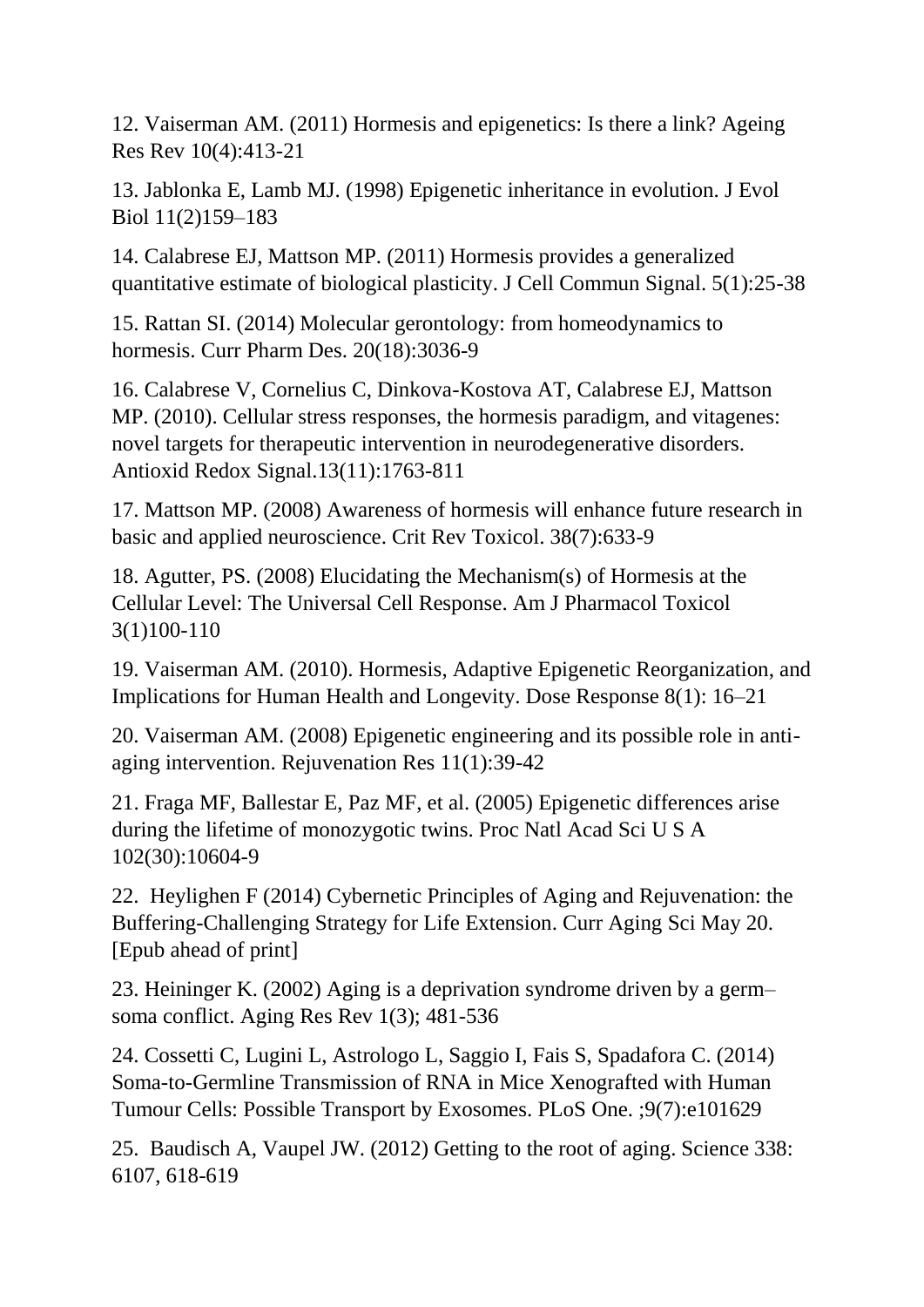26. Kyriazis M. (2014) Reversal of Informational Entropy and the Acquisition of Germ-Like Immortality by Somatic Cells. Curr Aging Sci May 20. [Epub ahead of print]

27. Kirkwood, T. B. (1987) Immortality of the germ-line versus disposability of the soma. Basic Life Sciences 42:209–218

28. Smellick C, Ahmed S. (2005) Achieving immortality in the C.elegans germline. Ageing Research Reviews, 4:67-82

29. Avise JC. (1993) The evolutionary biology of aging, sexual reproduction and DNA repair. Evolution 47: 1293-1301

30. Santos F, Dean W. (2004) Epigenetic reprogramming during early development in mammals. Reproduction 127: 643-651

31. Kemp CJ, Moore JM, Moser R, et al. (2014) CTCF haploinsufficiency destabilizes DNA methylation and predisposes to cancer. Cell Rep.7(4):1020-9

32. Choi JD, Lee JS.(2013) Interplay between Epigenetics and Genetics in Cancer. Genomics Inform. (4):164-73

33. Burger JM, Hwangbo DS, Corby-Harris V, et al. (2007) The functional costs and benefits of dietary restriction in Drosophila. Aging Cell 6(1):63-71

34. Flatt T. Amdam GV. Kirkwood TB, et al. (2013) Life-history evolution and the polyphonic regulation of somatic maintenance and survival. Q Rev Biol 88(3):185-218

35. Calvanese V, Lara E, Kahn A, et al. (2009) The role of epigenetics in aging and age-related diseases. Ageing Res Rev 8(4):268-76

36. Shannon CE (1948). A Mathematical Theory of Communication. Bell System Tech J 27 (3): 379–423

37. Heylighen F, Joslyn C. (2001) Cybernetics and Second Order Cybernetics, in: R.A. Meyers (ed.), Encyclopedia of Physical Science & Technology, Vol. 4 (3rd ed.), Academic Press, New York, p. 155-170

38. Branchi I, Karpova NN, D'Andrea I, et al. (2011) Epigenetic modifications induced by early enrichment are associated with changes in timing of induction of BDNF expression. Neurosci Lett 495(3):168-72

39. Ferris LT, Williams JS, Shen CL. (2007) The effect of acute exercise on serum brain-derived neurotrophic factor levels and cognitive function Med Sci Sports Exerc 39(4):728-34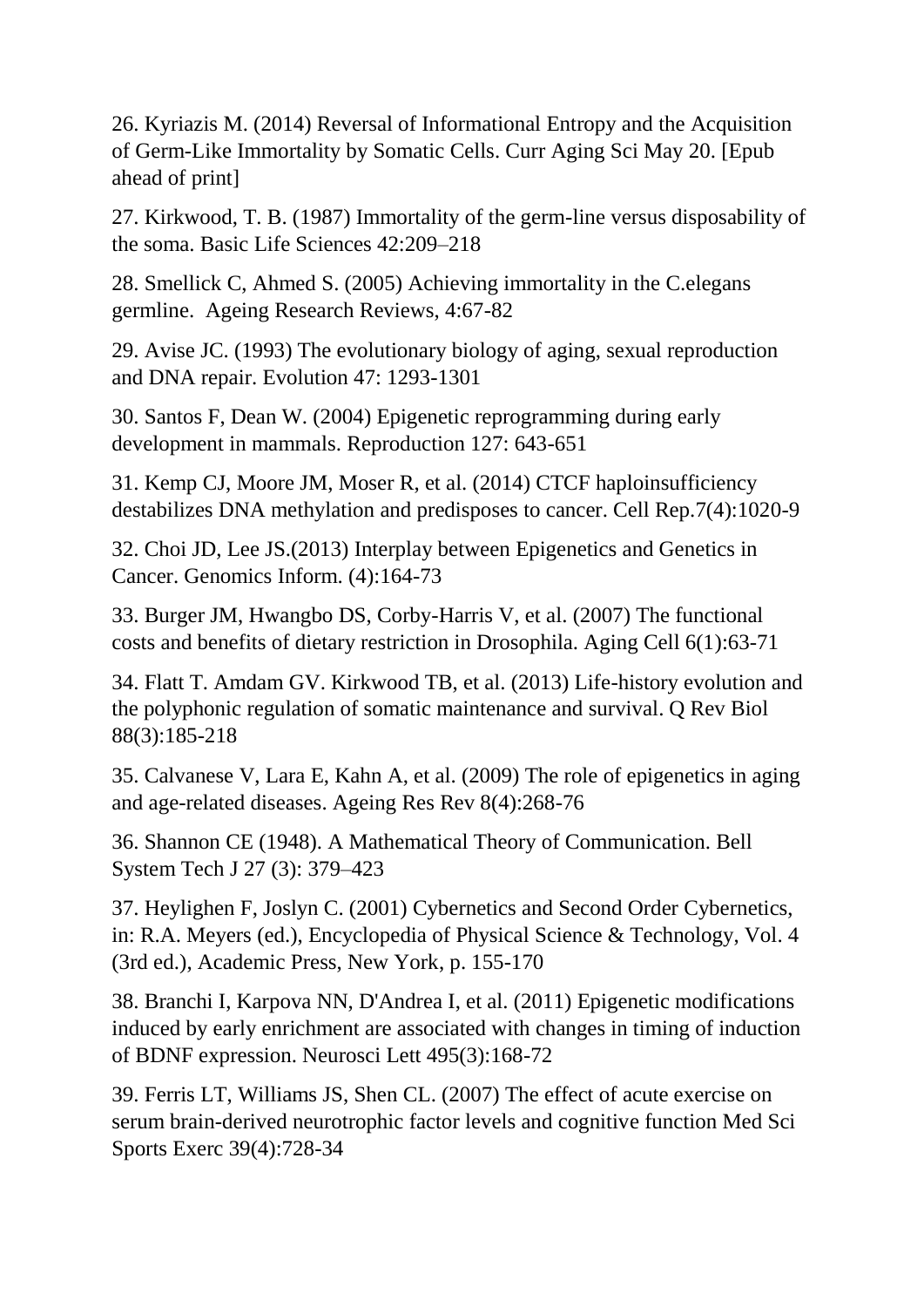40. Raichlen DA, Polk JD. (2013) Linking brains and brawn: exercise and the evolution of human neurobiology. Proc Biol Sci, 280(1750):20122250

41. Feng J, Fouse S, Fan G. (2007) Epigenetic regulation of neural gene expression and neuronal function. Pediatr Res 61(5 Pt 2):58R-63R

42. Saxena A, Jacobson J, Yamanashi W, et al. (2003) A hypothetical mathematical construct explaining the mechanism of biological amplification in an experimental model utilizing picoTesla (PT) electromagnetic fields. Med Hypotheses 60(6):821-39

43. Adorjan P1, Schwabe L, Wenning G, et al. (2002) Rapid adaptation to internal states as a coding strategy in visual cortex? Neuroreport 4;13(3):337-42

44. Fry RC, Rager JE, Bauer RN, et al. (2014) Air toxics and epigenetic effects: Ozone altered microRNAs in the sputum of human subjects. Am J Physiol Lung Cell Mol Physiol [Epub ahead of print]

45. Le TD, Liu L, Zhang J, et al. (2014) From miRNA regulation to miRNA-TF co-regulation: computational approaches and challenges. Brief Bioinform. pii: bbu023. [Epub ahead of print]

46. Dweep H, Georgiou GD, Gretz N, et al. (2013) CNVs-microRNAs interactions demonstrate unique characteristics in the human genome. An interspecies in silico analysis. PLoS One 8(12):e81204

47. Heylighen F. Evolutionary psychology, in A. Michalos (ed.) (2011): Encyclopedia of Quality of Life Research, Springer, Berlin

48. Natt, D (2011) Heritable epigenetic changes to environmental challenges. Linkoping studies in science and technology, dissertation 1383, Linkoping University, Sweeden

49. Thayer ZM, Kuzawa CW. (2011) Biological memories of past environments: epigenetic pathways to health disparities. Epigenetics 6(7):798- 803

50. Gentilini D, Castaldi D, Mari D et al. (2012) Age-dependent skewing of X chromosome inactivation appears delayed in centenarians' offspring. Is there a role for allelic imbalance in healthy aging and longevity? Aging Cell 11:277-83

51. Gentilini D, Mari D, Castaldi D et al. (2013). Role of epigenetics in human aging and longevity: genome-wide DNA methylation profile in centenarians and centenarians' offspring. Age (Dordr) 35:1961-73